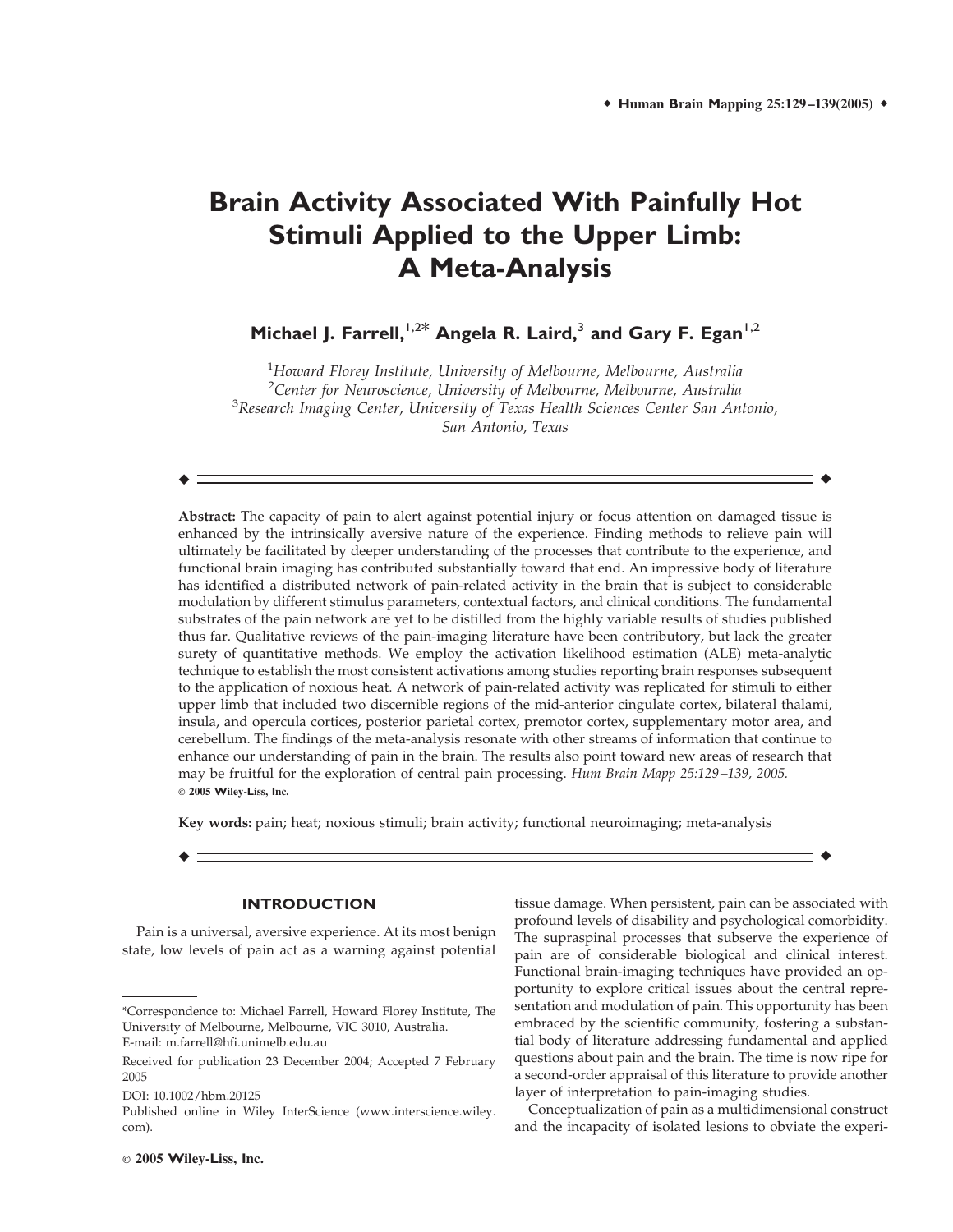ence of pain have argued against a spatially discrete representation of pain in the brain. In their seminal discussion of the gate control theory, Melzack and Wall [1965] dismissed the concept of a "pain center," pointing to the thalamus, limbic system, hypothalamus, brain stem reticular formation, parietal cortices, and frontal cortices as components of a network of activity associated with a sensation incorporating discriminative, affective, and cognitive dimensions. Studies over the last decade using positron emission tomography (PET) and functional magnetic resonance imaging (fMRI) have provided an increasingly sophisticated understanding of the representation of pain in the brain, and have revealed a number of neuroanatomical locations of painrelated activity. A consensus about the core substrates of the pain network is emerging with several reviews contributing significantly toward that end [Derbyshire, 2000; Jones et al., 2002; Peyron et al., 2000; Porro, 2003]. Empirical meta-analytic techniques have not yet been applied to the task of collating functional imaging data across pain studies.

The pioneering work of groups from Quebec [Talbot et al., 1991] and Hammersmith [Jones, 1991] delivered the first images of pain-related activity in the human brain. The respective presence and absence of primary somatosensory cortex (S1) activity reported in the two studies contributed to an ongoing debate about the role of S1 in pain processing [Bushnell et al., 1999]. Subsequent studies have continued to produce variations on the distributed pain network, reflecting the multidimensional nature of the experience and differences in experimental parameters.

Despite the range of questions that are addressed by painimaging research, many experiments report details of brain activity associated with simple comparisons between noxious and innocuous stimuli. The single most common modality used to identify pain-related activity is thermal stimulation of the skin. Thermal stimulation has both logistical advantages and phenomenological attributes that explain the frequent application of heat for psychophysical and brain-imaging studies. Although outliers exist, the pain stimulus–response function for heat does not differ greatly across healthy volunteers [Gracely et al., 1988; Price et al., 1983]. This consistency of response permits the use of a fixed stimulus intensity that is likely to reliably produce a tolerable level of pain in almost all subjects, although some studies tailor stimuli according to the sensitivity of individual subjects by using psychophysical procedures. The neural substrates of pain and thermal sensations share much in common and juxtaposing brain responses to noxious and innocuous heat stimuli are more likely to identify activity that is confined to the unique elements of the pain experience.

The frequent adoption of thermal stimuli for pain-imaging studies has produced a rich vein of information with considerable potential to reveal the most regularly occurring pain-related activations, and the activation likelihood estimation (ALE) method is particularly suited to the search for the primary neuroanatomical substrates of the pain experience [Turkeltaub et al., 2002]. The objective of this metaanalysis is to review the relevant literature and use quantitative meta-analytic tools to establish the common elements of the supraspinal pain network across functional neuroimaging studies that have applied thermal stimuli to the upper limb.

## **MATERIALS AND METHODS**

## **Literature Search and Selection**

Successive filters were used to identify articles for inclusion in the ALE analysis. In the first instance MeSH terms (pain and brain mapping) were used with key words (heat or thermal) to identify articles published up to the end of 2003, using a standard search engine (Medline). In total, 86 articles were returned by the search. These articles were reviewed to establish that: (1) the sample included healthy volunteers; (2) heat stimuli were used; (3) in the case of contact thermodes, a contrast between innocuous warm and painfully hot stimuli were reported; (4) heat stimuli delivered with laser did not include a tactile component, or a salient nonpainful control contrast was included in the generation of activation maps; (5) stimuli were confined to either the left or right upper limb in any single contrast; (6) the field of view of the images was not confined to a restricted region of the cortex; and (7) results were reported in Talairach or Montreal Neurological Institute (MNI) coordinates. The search for articles also sought to identify any instances of multiple reports of single data sets across articles, to ensure that only one report of a study contributed to coordinates for meta-analysis. This filtering process yielded 23 articles that incorporated standardized stereotactic coordinates of activations associated with painful thermal stimulation of the left or right arm and hand of healthy volunteers.

## **Conditions and Experiments**

Conditions included innocuous thermal stimulation, the absence of any cutaneous stimulation, and noxious thermal stimulation. Experiments included contrasts that produced activations associated with the experience of pain including noxious versus innocuous thermal stimuli applied with temperature-controlled thermodes and noxious laser stimuli versus the absence of stimulation. Articles fulfilling inclusion criteria could potentially contribute more than one contrast from a single modality if multiple sites or intensities of stimulation were employed. To reduce disproportional impact from some studies only one contrast was used from articles that parametrically manipulated pain intensity. In those instances of multiple pain contrasts, the most intense pain versus innocuous or absent stimulation was chosen. Laterality is important when considering somatosensory experiences and consequently contrasts associated with stimuli to the left and right upper limbs were tabulated separately, allowing for a single study to contribute to both, albeit discrete, data sets.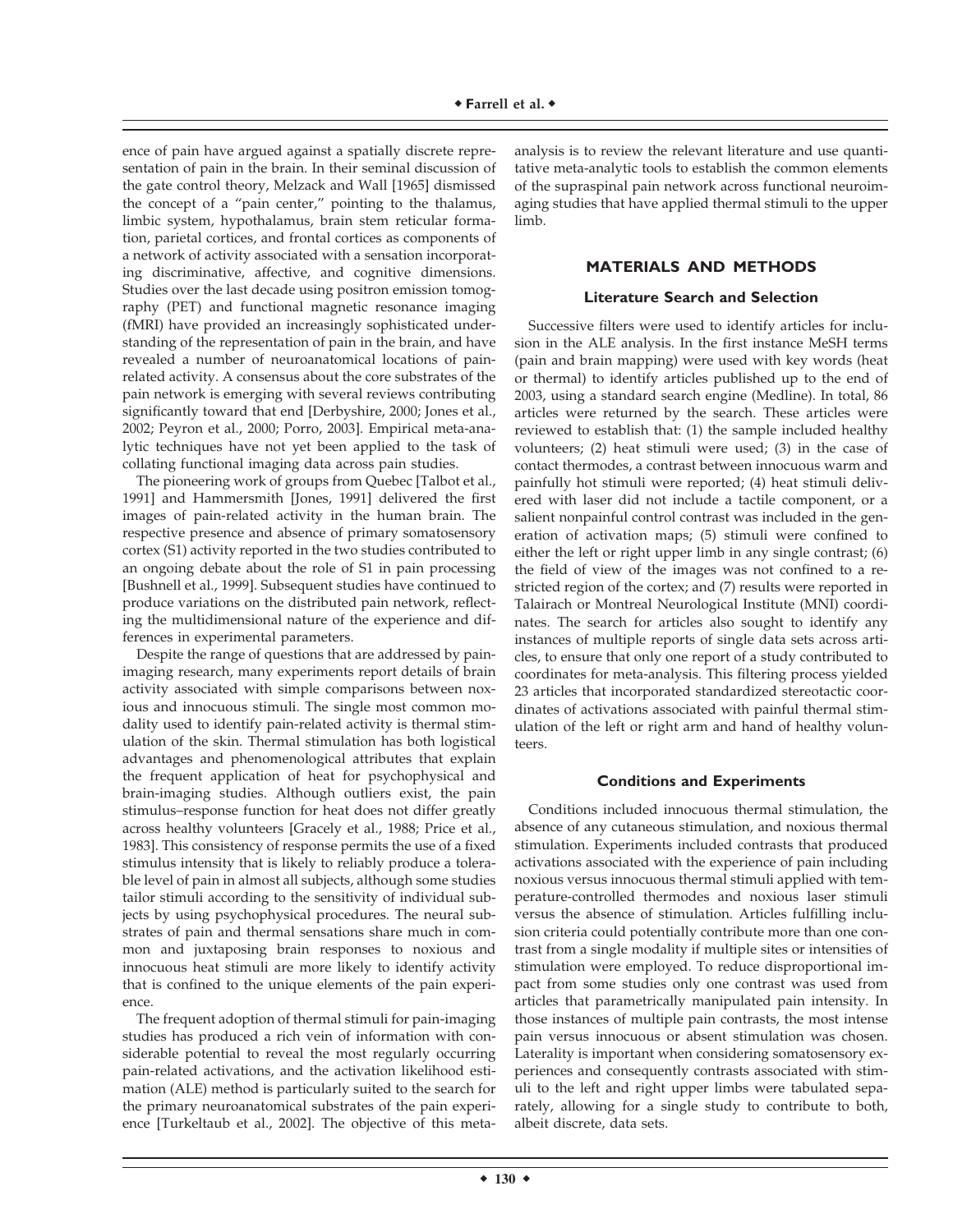## **Analysis**

Descriptive information was extracted from each article including imaging modality, sample size, and pain stimulus attributes. Information about stimulus modality (contact or radiant heat), location (site, side), and duration was collated. The intensity of stimuli was collated by method of derivation (fixed or response dependent). A fixed-intensity paradigm was defined as an experiment that used the same level of stimulation for all subjects. A response-dependent paradigm was defined as an experiment that used different stimuli for each subject, the intensity of stimuli used in each case being determined by a prescanning scaling procedure.

#### **Meta-Analysis**

We used the ALE analytic strategy [Turkeltaub et al., 2002] whereby results from all studies were converted to the 3D coordinate system of the Talairach atlas. The space for the analysis was divided into 2 mm  $\times$  2 mm  $\times$  2 mm voxels and a Gaussian filter of 8 mm full-width half-maximum (FWHM) was used to generate ALE maps, which were thresholded by a permutation test controlling the false discovery rate (FDR) at  $P < 0.01$ . A minimum cluster size was not applied. ALE maps were generated for left- and rightside pain-related contrasts. Locations of voxels with peak probabilities within clusters and cluster sizes were identified.

#### **RESULTS**

The 23 studies used in the meta-analysis are reported in Table I. They included two publications by a group from Hamburg University who split coordinates of a pain-related contrast across studies and were subsequently coded as a single report [Bingel et al., 2002, 2003]. Sample sizes ranged between 6 and 27 subjects. Most studies explored painrelated brain activity using PET (73%) and contact thermodes (68%). A single study employed hot water baths to stimulate the immersed hand. The ventral surface of the forearm (46%) and the dorsum of the hand (40%) constituted the sites of stimulation in almost equal measure with one instance each of stimulation to the upper arm, palm, and whole of hand (immersion in water bath). Laser stimuli were frequently small (e.g., 5-mm spot) and brief (e.g., 1 ms), whereas contact thermodes varied in area  $(0.79 - 9 \text{ cm}^2)$  and were applied for longer periods that were dictated by the ramp times to achieve and recover from target temperatures. Data on pain intensity was not reported in all articles, and variation in measurement strategies across articles did not allow meaningful comparisons. In all instances, either the rationale for stimulus choice or reports of ratings of sensations associated with stimuli confirmed that the contrast of interest (pain vs. the absence of pain) had been achieved.

## **Clusters**

The 22 studies yielded tabulated coordinates for 14 contrasts involving left-side stimulation and 10 contrasts for right-side stimulation. The ALE analysis of the left side incorporated 249 foci and the right analysis used 170 foci. The labels ascribed to the activation loci by the authors of the studies have been summarized in Table II. The number of clusters and their total volume that resulted from the respective left and right ALE analyses reflected the greater number of studies contributing to the left-side comparison (left clusters = 18, right clusters = 16, total volume left =  $14,186$  $mm<sup>3</sup>$ , and total volume right = 13,144 mm<sup>3</sup>). Table III lists the coordinates for each of the clusters from both analyses. Anatomical labels for the clusters were derived with the Talairach Daemon [Lancaster et al., 2000].

#### **Anterior Cingulate Cortex**

All studies included in the analysis reported pain-related activity in the anterior cingulate cortex (ACC). The single largest cluster for pain on the left (PL) had a peak voxel in Brodmann area (BA) 32 ( $x = -2$ ,  $y = 10$ ,  $z = 40$ ), but clearly extended into BA24. The left-side contrast also produced a small, discrete area of activity rostral to the primary ACC cluster that was clearly in the left hemisphere ( $x = -8$ , y  $= 24$ ,  $z = 30$ ). The location of two clusters for pain on the right (PR) substantially overlapped the primary ACC cluster for PL (see Fig. 1a). The more dorsal of the PR clusters had a peak voxel at the midline,  $(x = 0, y = 0, z = 46)$ , whereas the slightly smaller, more rostral cluster had a peak voxel in the right hemisphere ( $x = 4$ ,  $y = 16$ ,  $z = 28$ ). The Talairach daemon identified BA24 as the location of the two ACC clusters for PR.

## **Thalamus**

Both PR and PL were associated with bilateral activity in the thalamus. The symmetrical distribution of thalamic activity was reflected in the presence of two discrete foci for PL  $(x = -8, y = -16, z = 10 \text{ and } x = 10, y = -20, z = 6)$ . A single thalamic cluster with a peak voxel at  $(x = 10, y = -12,$  $z = 2$ ) was identified by the PR analysis. Although contiguous via a midline connection, the PR thalamic cluster clearly incorporated contralateral and ipsilateral components (Fig. 2,  $z = 0$ ). There was considerable concordance between the PR and PL clusters, with the later extending superiorly beyond the common area, and the former having a more substantial inferior extent (Fig. 1f). The PR analysis also resulted in a small, mesial thalamic cluster at  $(x = -4,$  $y = -6$ ,  $z = 0$ ).

## **Central Sulcus and Posterior Parietal Cortex**

Activity in the region of S1 was reported in approximately half of the studies. Only one cluster, for the PR analysis, was identified as a prospective candidate for activity in S1 (BA3;  $x = -38$ ,  $y = -26$ ,  $z = 62$ ; Fig. 1g).

Two small clusters, one from each analysis, were located in the inferior parietal lobule (IPL) (BA40) in the right hemisphere (PR,  $x = 54$ ,  $y = -42$ ,  $z = 26$ ; PL,  $x = 52$ ,  $y = -30$ , z  $= 26$ ; Fig. 1e) with PR activity also in the IPL in the ipsilateral hemisphere. The cluster in question incorporates a more extensive region extending into the lateral sulcus.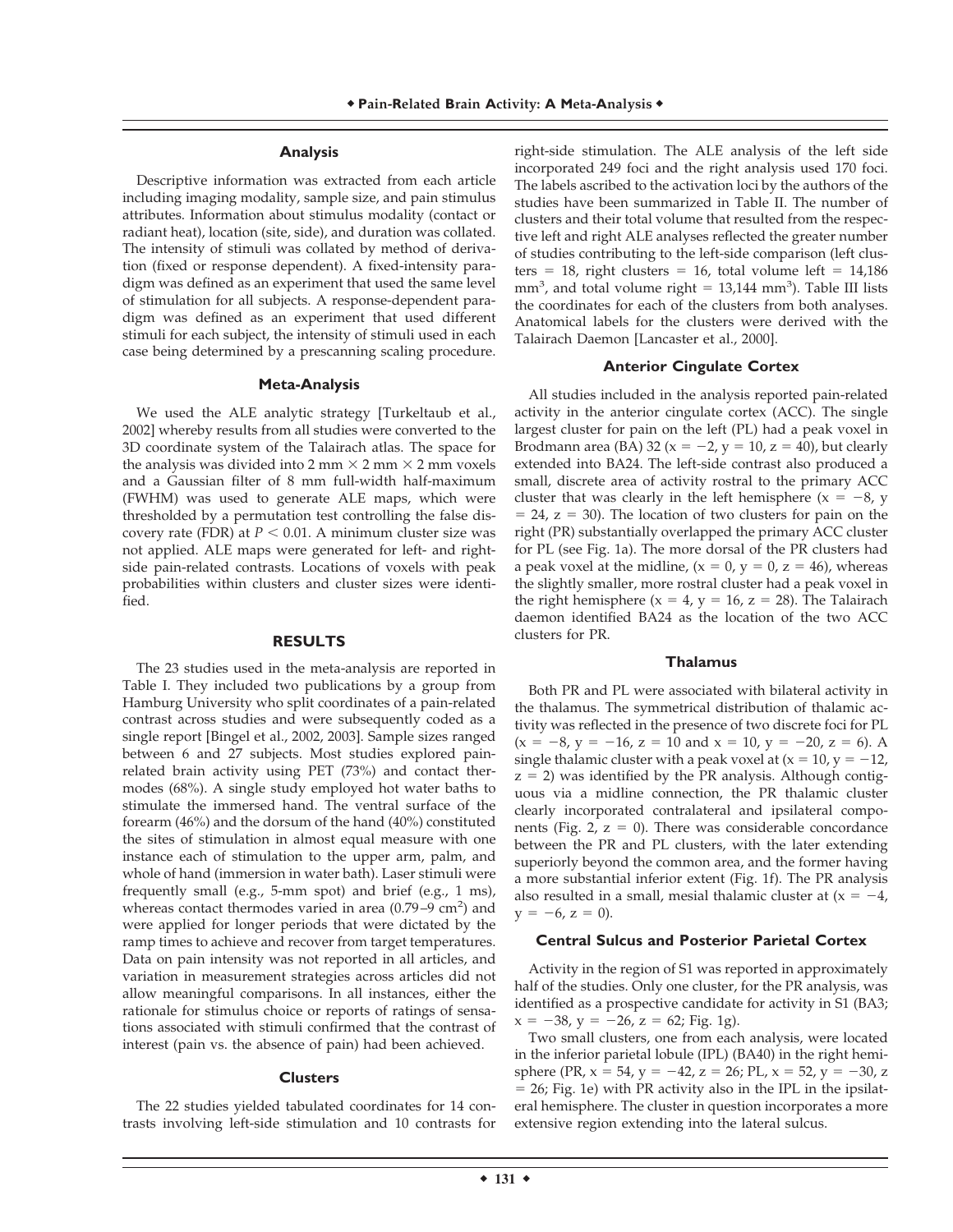## ! **Farrell et al.** !

| Publication                   | Imaging    | $\mathbf n$ | Stimulus              | Site         | Side         | <b>Size</b><br>$\rm (cm^2)$ | Duration<br>(s) | Intensity            | Primary question                 |
|-------------------------------|------------|-------------|-----------------------|--------------|--------------|-----------------------------|-----------------|----------------------|----------------------------------|
| Adler et al., 1997            | <b>PET</b> | 9           | Contact probe         | Forearm      | L            | <b>NS</b>                   | 180             | Fixed                | Action of fentanyl               |
| Becerra et al., 1999          | fMRI       | 6;6         | Contact probe         | Hand         | L            | 9.0                         | 29              | Fixed                | Habituation                      |
| Bingel, 2002, 2003            | fMRI       | 14          | Laser                 | Hand         | $L + R$      | 0.2                         | 0.001           | Fixed                | Somatotopic<br>representation    |
| Bornhovd et al., 2002         | fMRI       | 9           | Laser                 | Hand         | L            | 0.2                         | 0.001           | Fixed                | Pain-related intensity<br>coding |
| Casey et al., 1996            | <b>PET</b> | 27          | Contact probe         | Forearm      | L            | 2.5                         | 5               | Fixed                | Cold vs. heat pain               |
| Casey et al., 2001            | PET        | 14          | Contact probe         | Forearm      | L            | 2.5                         | 5               | Fixed                | Phasic vs. tonic pain            |
| Coghill et al., 1999          | PET        | 16          | Contact probe         | Upper<br>arm | $\mathbb{R}$ | 0.8                         | 5               | Fixed                | Pain-related intensity<br>coding |
| Coghill et al., 2001          | PET        | 9           | Contact probe         | Forearm      | $L + R$      | 0.8                         | 5               | Fixed                | Hemispheric<br>lateralization    |
| Derbyshire et al., 1997       | <b>PET</b> | 12          | Laser                 | Hand         | $\mathbb{R}$ | All hand                    | 0.1             | Subject<br>dependent | Pain-related intensity<br>coding |
| Derbyshire and Jones,<br>1998 | <b>PET</b> | 12          | Water bath            | Hand         | $\mathbb{R}$ | 2.5                         | 150             | Subject<br>dependent | Phasic vs. tonic pain            |
| Derbyshire et al., 2002       | PET        | 16          | Contact probe         | Hand         | $\mathbb{R}$ | 12.5                        | 15              | Subject<br>dependent | Patients vs. controls            |
| Jones and Derbyshire,<br>1997 | <b>PET</b> | 6           | Contact probe         | Hand         | $\mathbb{R}$ | 12.5                        | 15              | Subject<br>dependent | Patients vs. controls            |
| Lorenz et al., 2002           | PET        | 14          | Contact probe         | Forearm      | L            | 2.5                         | 60              | Subject<br>dependent | Hyperalgesia                     |
| Nemoto et al., 2003           | PET        | 12          | Laser                 | Forearm      | $\mathbb{R}$ | 0.4                         | 120             | Fixed                | Action of<br>fluvoxamine         |
| Paulson et al., 1998          | <b>PET</b> | 12          | Contact probe         | Forearm      | L            | 2.5                         | 5               | Fixed                | Gender differences               |
| Remy et al., 2003             | fMRI       | 12          | Contact probe         | Hand         | L            | 9.0                         | 13              | Subject<br>dependent | Pain effects on<br>cognition     |
| Smith et al., 2002            | fMRI       | 8           | Contact probe         | Hand         | L            | 9.0                         | 11.5            | Subject<br>dependent | Depression effects on<br>pain    |
| Svensson et al., 1997         | <b>PET</b> | 11          | Laser                 | Forearm      | L            | 9.0                         | 0.05            | Subject<br>dependent | Skin vs. muscle pain             |
| Svensson et al., 1998         | PET        | 10          | Contact probe         | Forearm      | $\mathbb{R}$ | 0.8                         | $\overline{4}$  | Subject<br>dependent | Phasic vs. tonic pain            |
| Tolle et al., 1999            | PET        | 12          | Contact probe Forearm |              | R            | $4\times3.1$                | 2               | Fixed                | Pain-related<br>unpleasantness   |
| Tracey et al., 2000           | fMRI       | 6           | Contact probe         | Hand         | L            | 5.8                         | 25              | Fixed                | Cold vs. heat pain               |
| Xu et al., 1997               | PET        | 6           | Laser                 | Hand         | L            | 9.0                         | 0.06            | Fixed                | Somatotopic<br>representation    |

#### **TABLE I. Details of the samples and experimental procedures employed by the studies included in the meta-analysis**

The stimulus duration represents the interval between onset and offset of a single application of heat, and does not necessarily indicate the total time that repeated stimuli were applied during a single PET scan or fMRI epoch. The intensity column indicates the method used to determine stimulus intensity across subjects; fixed refers to the use of a single intensity for all subjects, whereas Subject dependent indicates that the intensity was determined for each subject to achieve a uniform rating of pain.

## **Lateral Sulcus**

Pain-related activations in the insula and opercula cortices are reported commonly and the studies included in the meta-analysis were consistent with this trend. The distribution of ALE clusters in the region of the lateral sulcus warrant careful description that goes beyond citation of coordinates for peak voxels. This caution is required because several of the clusters near the lateral sulcus have loci in either the insula, frontal operculum, or parietal operculum, but had extensive distributions that incorporated more than one neuroanatomical region. In some instances, clusters extended beyond the most lateral extent of the sulcus to include activity in the premotor area or were contiguous with regions of the posterior parietal cortex.

The distribution of pain-related activity near the lateral sulcus could be summarized as bilateral through the anterior and middle portions and confined to the contralateral side in the most posterior part of the insula and parietal operculum. Generally, PL clusters near the lateral sulcus were of greater spatial extent and more likely to demonstrate symmetry across the midline in the anterior and middle portions of the sulcus. Although less robust, the PR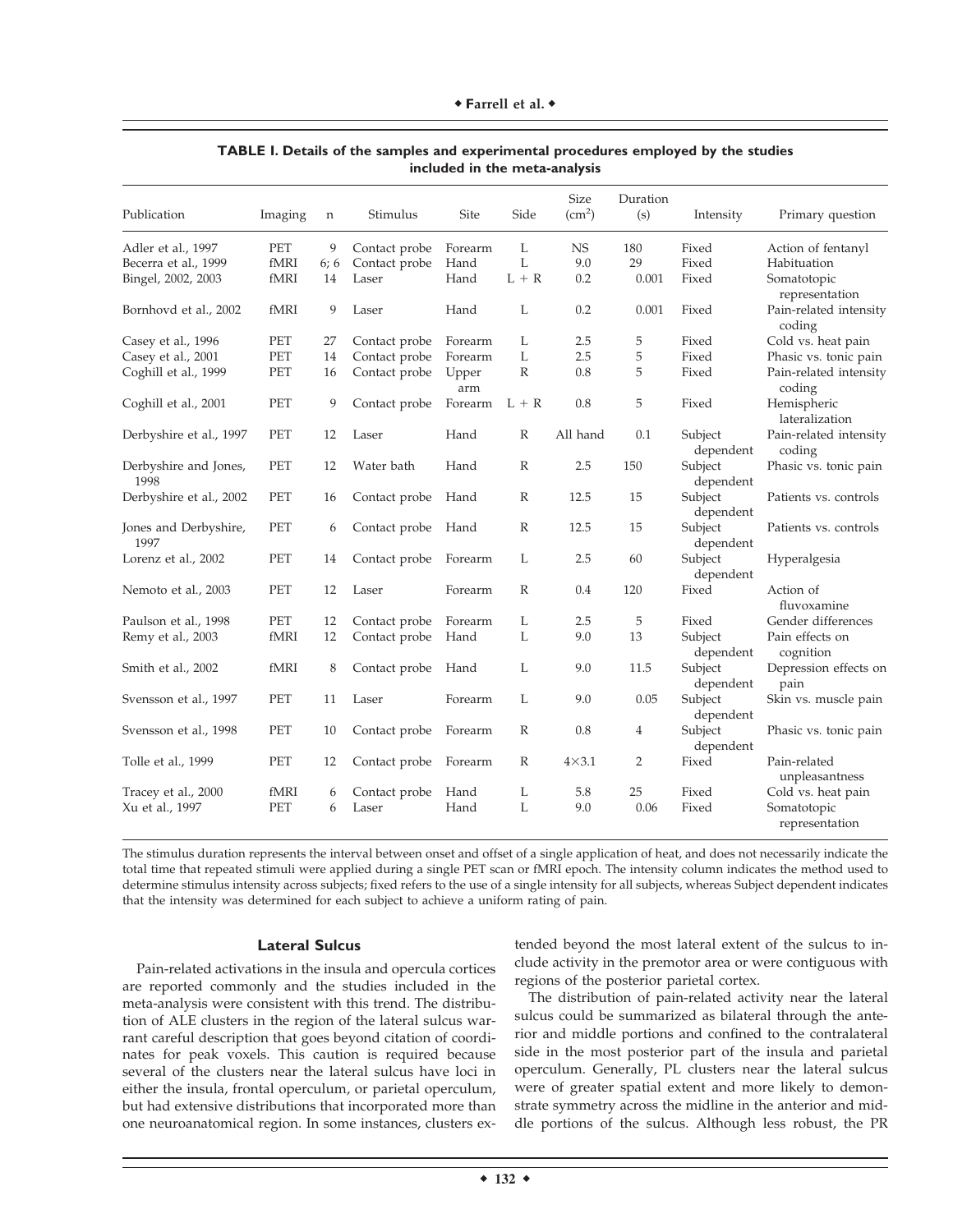| Publication                | ACC      | Insula       | Thalamus | Lent. N.     | S <sub>2</sub> | Cerebellum | S1/M1        | Premotor     | Midbrain | <b>IPL</b>   | <b>SMA</b>   |
|----------------------------|----------|--------------|----------|--------------|----------------|------------|--------------|--------------|----------|--------------|--------------|
| Adler et al., 1997         | C        |              |          |              |                |            |              |              |          |              |              |
| Becerra et al., 1999       | M        | I            |          |              | C              | I          |              |              |          |              | Ι            |
| Bingel, 2002, 2003         | B        | B            | B        | B            | B              |            | B            |              | B        |              |              |
| Bornhovd et al., 2002      |          | B            |          |              | B              |            | B            |              |          |              |              |
| Casey et al., 1996         |          | C            | B        | C            | C              | L          |              | B            | M        |              |              |
| Casey et al., 2001         | B        | B            | B        | C            | B              | B          |              | B            |          |              |              |
| Coghill et al., 1999       | М        | B            | B        | B            | B              |            |              | B            |          |              | $\mathsf{C}$ |
| Coghill et al., 2001       |          | C            | B        | B            | C              | B          |              | B            | I        |              | Ι            |
| Derbyshire et al., 1997    |          | C            | B        | B            |                |            | C            | B            |          | B            |              |
| Derbyshire and Jones, 1998 | B        | B            |          |              | $\mathsf{C}$   | T          |              |              |          |              |              |
| Derbyshire et al., 2002    | Ι        | C            | B        | B            |                |            |              |              | T        | B            |              |
| Jones and Derbyshire, 1997 | C        |              |          | C            |                |            |              |              | M        | I            |              |
| Lorenz et al., 2002        | Ć        | B            |          | C            | $\mathsf{C}$   |            |              |              |          | С            |              |
| Nemoto et al., 2003        | B        | B            | B        | B            | $\mathsf{C}$   | B          |              |              | M        | $\mathsf{C}$ |              |
| Paulson et al., 1998       |          | B            | B        | B            |                | B          | $\mathsf{C}$ | B            |          |              |              |
| Remy et al., 2003          |          |              |          |              |                |            |              | B            |          |              |              |
| Smith et al., 2002         |          | C            |          |              | B              | B          |              |              |          |              |              |
| Svensson et al., 1997      | C        | C            | C        | $\mathsf{C}$ | C              | I          | $\mathsf{C}$ | I            |          |              |              |
| Svensson et al., 1998      | C        | $\mathsf{C}$ | C        | C            | $\mathsf{C}$   | B          | $\mathsf{C}$ |              |          |              |              |
| Tolle et al., 1999         | B        |              |          | C            |                |            |              |              | M        |              |              |
| Tracey et al., 2000        |          | B            |          |              | B              |            | $\mathsf{C}$ | $\mathsf{C}$ |          | B            | M            |
| Xu et al., 1997            |          | B            | C        |              | B              | B          |              | B            |          |              |              |
| Ipsilateral                | 27       | 9            | 14       | 5            | $\theta$       | 32         | $\theta$     | 9            | 9        | 5            | 9            |
| Contralateral              | 41       | 32           | 32       | 41           | 36             | $\Omega$   | 45           | 9            | $\Omega$ | 9            | 9            |
| Bilateral                  | 23       | 45           | 41       | 32           | 32             | 32         | 9            | 36           | 5        | 14           | $\theta$     |
| Not reported               | $\theta$ | 14           | 14       | 23           | 32             | 36         | 41           | 45           | 68       | 73           | 77           |

! **Pain-Related Brain Activity: A Meta-Analysis** !

**TABLE II. Neuroanatomical labels used to describe locations of activation associated with thermal pain**

The percentages of unilateral, bilateral, and absent activations are summarized.

ACC, anterior cingulate cortex; Lent. N., lentiform nuclei; S2, secondary somatosensory cortex; S1/M1, primary somatosensory and motor cortices; IPL, inferior parietal lobule; SMA, supplementary motor area; B, bilateral; C, contralateral; I, ipsilateral; M, midline.

clusters frequently occupied common voxels with PL clusters or the margins of clusters from the respective analyses were in close proximity.

The peak voxels for each of the clusters in the region of the sulcus (Fig. 2) are reported collectively in Table III under the heading of insula and opercula cortices. Of bilateral PR clusters evident in the anterior/mid-insula cortices (Fig. 2, z  $= 0$ ), only the contralateral of the two extends laterally into the operculum (Fig. 2, slices  $z = 0$  to  $z = 8$ ). This contralateral PR cluster overlaps to a degree with a smaller ipsilateral PL cluster near the juncture of insula and opercula cortices (Fig. 2,  $z = 4$ ). Although not contiguous, PL clusters in the left hemisphere occupy a similar territory to the contralateral PR cluster. The contralateral PL cluster in the right lateral sulcus is of similar spatial extent and orientation to its PR counterpart, extending into the operculum beyond the fundus of the insula. Although bilateral, pain-related activity in the anterior/middle portion of the lateral sulcus thus has a contralateral predominance.

The pain-related ALE clusters in the posterior portion of the insula were contralateral for both PR and PL. The peak voxels for each of the clusters (PL,  $x = 38$ ,  $y = -20$ ,  $z = 16$ ; PR,  $x = -50$ ,  $y = -24$ ,  $z = 20$ ) are both in the parietal operculum and have substantial lateral extents; however, the most medial portions of both clusters incorporate the fundi of the insulae (Fig. 1f, 2,  $z = 16$ ).

#### **Prefrontal Cortex**

The PR analysis was notable for an absence of any clusters in the prefrontal cortex. Two small clusters, both in the right hemisphere, were identified by the PL analysis. These clusters were located in the inferior (BA10;  $x = 38$ ,  $y = 46$ ,  $z = 2$ ) and superior frontal gyri (BA9;  $x = 28$ ,  $y = 40$ ,  $z = 30$ ).

## **Supplementary Motor Cortex and Premotor Cortex**

The PL and PR analyses both resulted in clusters with peak voxels in the right supplementary motor area (Fig. 1g). Other clusters with peak voxels in the premotor area were associated primarily with the PL analysis, although there were small areas of overlap between clusters from the two analyses at the margin of the premotor cortex and the lateral sulcus in each hemisphere (Fig. 1a,b). The axial views of this region clearly demonstrate more robust activity associated with PL (Fig. 2,  $z = 8$ ). The PL cluster in the right hemisphere is contiguous with voxels in the opercula and insula cortices. The PL analysis also produced clusters in BA6 at (x  $= 10$ , y = 6, z = 50) and (x = 26, y = 16, z = 52). The former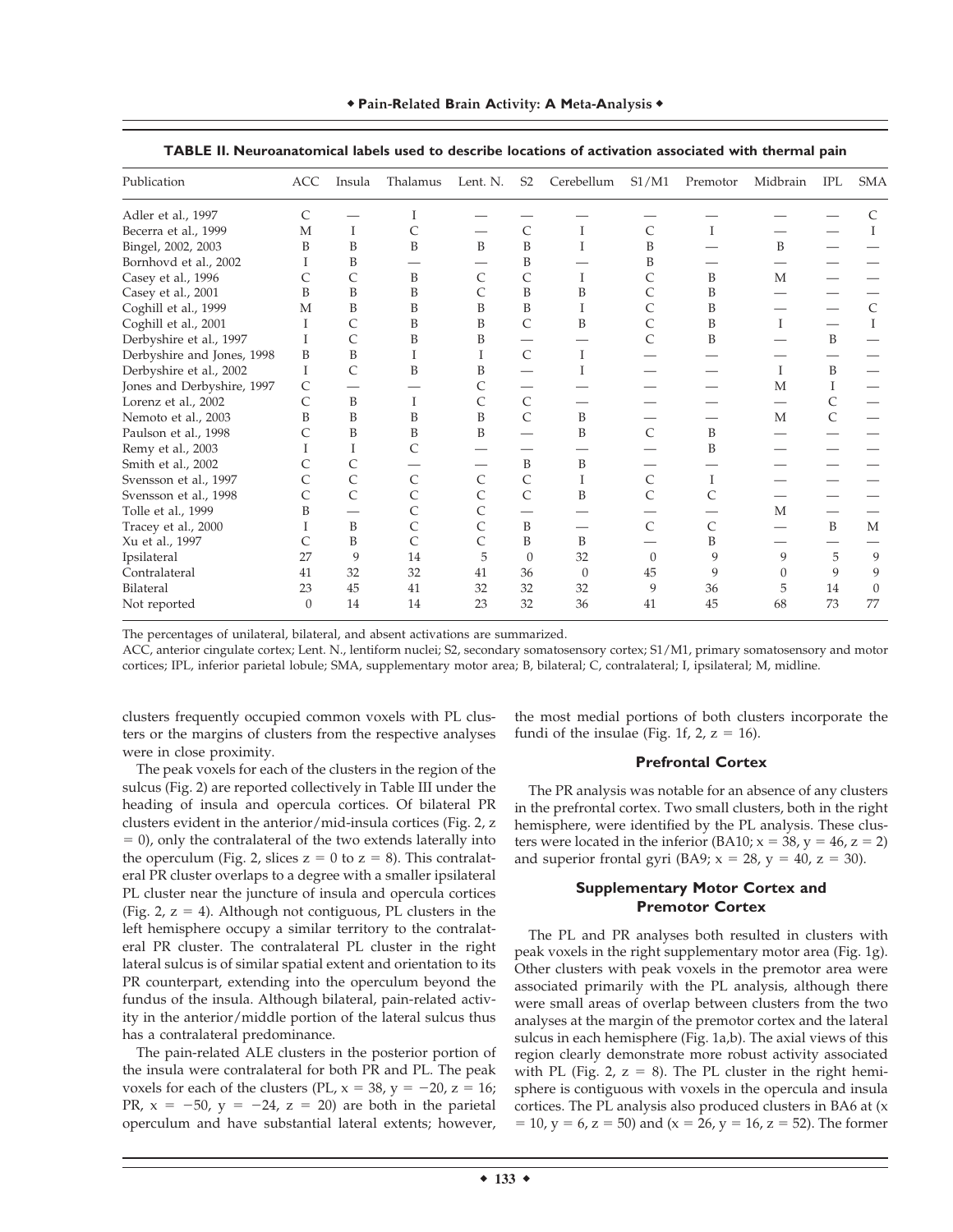|                    |              | Stimulation              |                                 |                                                       |            |                          |                          |                                |                          |       |        |  |
|--------------------|--------------|--------------------------|---------------------------------|-------------------------------------------------------|------------|--------------------------|--------------------------|--------------------------------|--------------------------|-------|--------|--|
| Region             | Side         |                          |                                 |                                                       |            | Right                    |                          |                                |                          |       |        |  |
|                    |              | $\mathbf x$              | y                               | $\mathbf{Z}% ^{T}=\mathbf{Z}^{T}\times\mathbf{Z}^{T}$ | <b>ALE</b> | Volume                   | $\mathsf X$              | y                              | Z                        | ALE   | Volume |  |
| Anterior cingulate |              | $-2$                     | 10                              | 40                                                    | 0.049      | 3,112                    | $\overline{4}$           | 16                             | 28                       | 0.035 | 1,104  |  |
|                    |              | $-8\,$                   | 24                              | $30\,$                                                | 0.022      | 104                      | $\boldsymbol{0}$         | $\theta$                       | 46                       | 0.030 | 1,424  |  |
| Insula + opercula  |              |                          |                                 |                                                       |            |                          |                          |                                |                          |       |        |  |
| Claustrum          | Ι            | $-36$                    | $\overline{2}$                  | 8                                                     | 0.025      | 224                      | 30                       | 10                             | 14                       | 0.022 | 192    |  |
| Claustrum          | $\mathsf{C}$ | $\overline{\phantom{0}}$ |                                 |                                                       |            |                          | $-50$                    | $-4$                           | 6                        | 0.027 | 2,016  |  |
| <b>BA13</b>        | $\mathbf I$  | $-38$                    | 16                              | 6                                                     | 0.026      | 288                      | 42                       | 16                             | $-2$                     | 0.022 | 256    |  |
| <b>BA13</b>        | $\mathsf{C}$ | 38                       | $-20$                           | 16                                                    | 0.046      | 1,344                    | $-50$                    | $-24$                          | 20                       | 0.030 | 1,352  |  |
| <b>BA13</b>        | $\mathsf{C}$ | 32                       | $\overline{4}$                  | 6                                                     | 0.036      | 2,560                    |                          |                                |                          |       |        |  |
| Thalamus           | L            | $-8$                     | $-16$                           | 10                                                    | 0.049      | 2,456                    | 10                       | $-12$                          | 2                        | 0.032 | 3,576  |  |
|                    | $\mathsf{C}$ | 10                       | $-20$                           | 6                                                     | 0.049      | 1,904                    | $-4$                     | $-6$                           | $\mathbf{0}$             | 0.023 | 128    |  |
| Parietal cortex    |              |                          |                                 |                                                       |            |                          |                          |                                |                          |       |        |  |
| BA3                | $\mathsf C$  |                          | $\hspace{0.1mm}-\hspace{0.1mm}$ |                                                       |            |                          | $-38$                    | $-26$                          | 62                       | 0.022 | 424    |  |
| <b>BA40</b>        | $\mathsf{C}$ | 52                       | $-30$                           | 26                                                    | 0.026      | 392                      | $\overline{\phantom{0}}$ | $\qquad \qquad \longleftarrow$ |                          |       |        |  |
| <b>BA40</b>        | $\mathbf{I}$ |                          | —                               |                                                       |            | $\overline{\phantom{0}}$ | 54                       | $-42$                          | 26                       | 0.021 | 128    |  |
| Frontal cortex     |              |                          |                                 |                                                       |            |                          |                          |                                |                          |       |        |  |
| <b>BA10</b>        | $\mathsf{C}$ | 38                       | 46                              | $\overline{2}$                                        | 0.021      | 104                      | $\overline{\phantom{0}}$ |                                |                          |       |        |  |
| BA9                | $\mathsf{C}$ | 28                       | 40                              | 30                                                    | 0.024      | 104                      | $\overline{\phantom{0}}$ |                                |                          |       |        |  |
| Premotor cortex    |              |                          |                                 |                                                       |            |                          |                          |                                |                          |       |        |  |
| BA6                | $\mathbf I$  | $-48$                    | $\mathbf{0}$                    | 12                                                    | 0.032      | 704                      |                          |                                |                          |       |        |  |
| BA6                | $\mathsf{C}$ | 26                       | $-16$                           | 52                                                    | 0.044      | 960                      | $\overline{\phantom{0}}$ |                                |                          |       |        |  |
| BA6                | $\mathsf{C}$ | 10                       | 6                               | 50                                                    | 0.022      | 128                      | $\overline{\phantom{0}}$ |                                | $\overline{\phantom{0}}$ |       |        |  |
| <b>SMA</b>         | $\mathsf{C}$ | 6                        | $-6$                            | 62                                                    | 0.035      | 480                      | 6                        | $\overline{2}$                 | 62                       | 0.020 | 152    |  |
| Lentiform nuclei   | L            |                          |                                 |                                                       |            |                          | 24                       | $-2$                           | $\overline{2}$           | 0.022 | 384    |  |
| Cerebellum         |              |                          |                                 |                                                       |            |                          |                          |                                |                          |       |        |  |
| Vermis             |              | 4                        | $-58$                           | $-12$                                                 | 0.030      | 712                      | $\overline{4}$           | $-48$                          | $-14$                    | 0.034 | 904    |  |
|                    | $\mathbf{I}$ | $-26$                    | $-56$                           | $-16$                                                 | 0.023      | 200                      | 24                       | $-58$                          | $-22$                    | 0.033 | 688    |  |
|                    | $\mathsf{C}$ | 38                       | $-52$                           | $-36$                                                 | 0.023      | 120                      | $-20$                    | $-64$                          | $-26$                    | 0.020 | 176    |  |
| Superior temporal  | T            |                          |                                 |                                                       |            |                          | 56                       | 8                              | $\theta$                 | 0.018 | 240    |  |

## TABLE III. Results of ALE for contrasts between pain and innocuous heat applied to the left or right upper limb

! **Farrell et al.** !

Coordinates are given in Talairach space; cluster volumes are given in mm<sup>3</sup> and activation location is denoted relative to the side of stimulation (I, ipsilateral; C, contralateral) except for loci near the midline. BA, Brodmann area.

of these clusters was in close proximity to the most dorsal extent of a PR cluster with a peak voxel in BA24, whereas the latter seemed unique to the result of the PL analysis.

gyrus

## **Lentiform Nuclei**

There was only one cluster from the PR analysis that had a peak voxel in the lentiform nucleus ( $x = 24$ ,  $y = -2$ ,  $z = 2$ ); however, common voxels from the two analyses that are located at the margin of the right putamen were from clusters that extended into the nucleus (Fig. 2,  $z = 4$ ). A cluster from the PR comparison in the left hemisphere also extended beyond the insula into the putamen (Fig.  $2$ ,  $z = 4$ ).

#### **Cerebellum**

Vermal clusters from the PR ( $x = 4$ ,  $y = -48$ ,  $z = -14$ ) and PL ( $x = 4$ ,  $y = -58$ ,  $z = -12$ ) analyses had a common area of overlap, but extended in anterior and posterior directions respectively. These two clusters seemed lateralized to the right hemisphere (Fig. 1d). Bilateral clusters in the cerebellar hemispheres were in evidence for both the PR (contralateral,  $x = -20$ ,  $y = -64$ ,  $z = -26$ ; ipsilateral,  $x = 24$ ,  $y = -58$ , z  $= -22$ ) and PL (contralateral,  $x = 38$ ,  $y = -52$ ,  $z = -36$ ; ipsilateral,  $x = -26$ ,  $y = -56$ ,  $z = -16$ ) analyses.

## **DISCUSSION**

Pain arising from brief, noxious, thermal stimulation is associated with a reproducible network of brain activity. The consistency of activation patterns between left- and rightside stimulation, and by implication across different laboratories and samples, lends weight to the conclusion that the results of the ALE analysis represent an archetypal brain response to brief noxious cutaneous stimulation.

The nature of the pain paradigm explored in this metaanalysis warrants elaboration. The experience of pain is subject to considerable modulation that is dependent upon contextual factors. The early experience of pain reduces the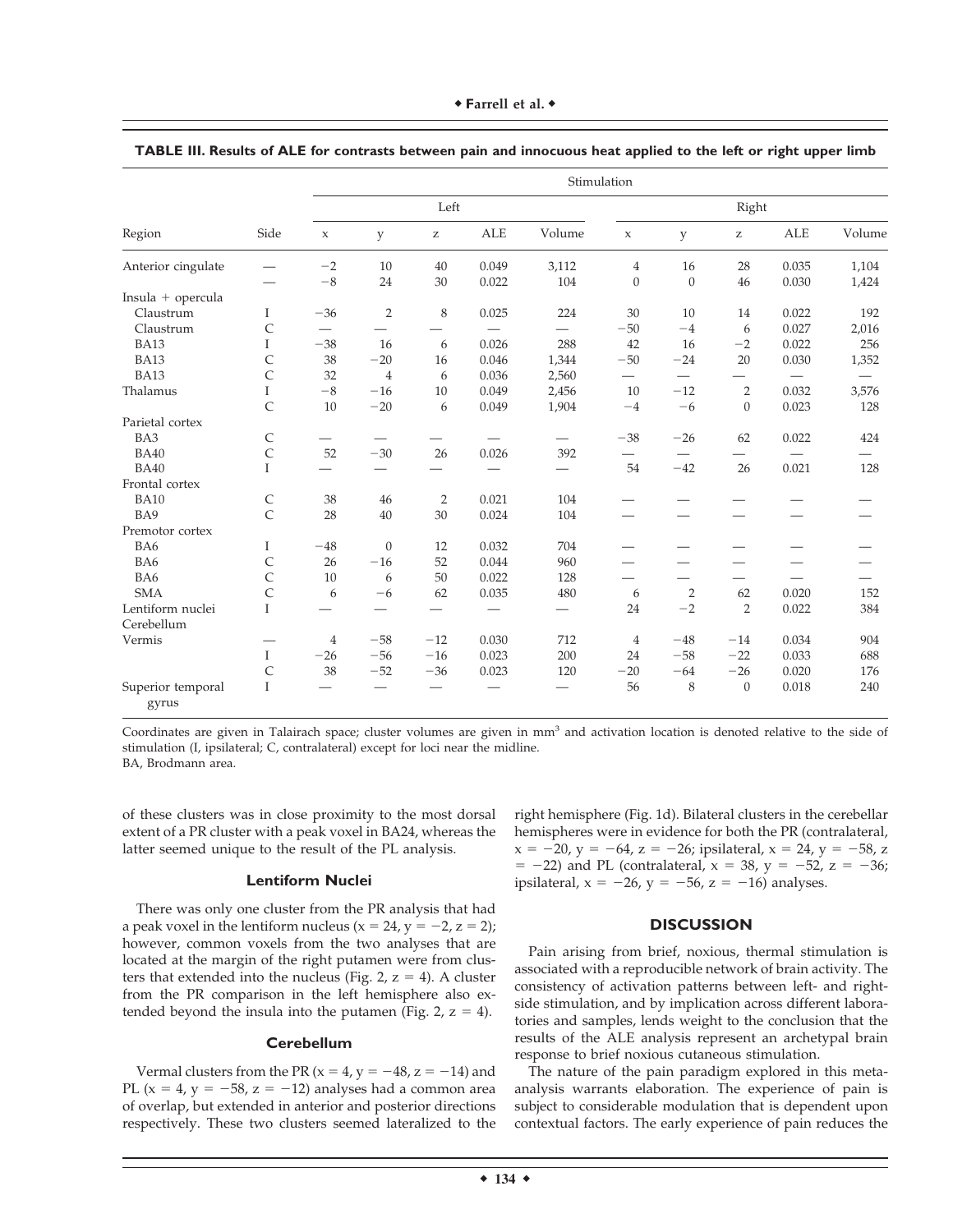risk of injury by facilitating escape reflexes and more complex behaviors. Ongoing pain after injury can enhance repair by protecting vulnerable tissues in the early course of recovery. Upregulation of pain responses from stimuli to and near injured tissues (hyperalgesia) further facilitates protective postures and behaviors during the tissue-healing phase. Under usual circumstances, ongoing pain and hyperalgesia abate as tissue healing occurs. The biological implications of pain that persists beyond the healing phase are less apparent, and it is little surprise that physical and psychological



comorbidity are frequent components of suffering associated with chronic pain.

The meta-analysis reported herein draws on a paradigm that is best described as the early warning function of pain. Individual stimuli and blocks of stimulation were short lived and although frankly painful, were of insufficient intensity to cause tissue damage. Exteroceptive elements of pain arising from application of a heat source include attentional and orientating mechanisms that are informed by sensory/discriminative functions such as stimulus intensity coding and localization. The affective domain of pain, a defining quality of the experience [Merskey and Bogduk, 1994], has been conceptualized as incorporating primary and secondary components [Price, 2000]. The aversive nature of pain, its primary unpleasantness, is an inherent aspect of the sensation that would characterize all the paradigms employed by the studies in the meta-analysis. More elaborate, secondary emotional responses to pain can not be inferred reliably from the experimental strategies used by the studies, but would presumably be muted. The appraisal of familiar sensations in the contrived, highly controlled context of a functional imaging experiment would be less likely to arouse overtly negative emotional responses. Constraints on movement consistent with appropriate imaging techniques could produce a relatively unique response set that diverges from transient pain in a natural environment. Withdraw reflexes and conscious escape behaviors that are triggered and motivated by nociceptive and pain processes, respectively, must be suppressed by subjects in imaging experiments. This situation could impact on central processes involved in pain-related motor response selection and execution in a fashion that is idiosyncratic to imaging paradigms. Possible exceptions to this postulate are movements associated with facial expressions that may occur at a rela-

## **Figure 1.**

Meta-analytic activation map based on all primary studies of painful stimuli applied to either the left (orange voxels) or right upper limb (green) or either limb (red, representing areas of activation common to either side of stimulation, not stimulation of both limbs). **a:** Midline sagittal section  $(x = 0)$  showing a common region of activity in the cingulate motor area (red) and discrete regions for lateralized stimulation more rostrally. **b, c:** Concordant bilateral activation for either stimulation side in premotor cortex. **d:** Right-side concordant activation in the vermis of the cerebellum for stimulation on either side. **e:** Discrete regions of activation in the right inferior parietal lobule for left and right stimulation (indicated with red arrow). **f:** Significant regions of bilateral thalamic activation for both stimulation sides, and contralateral insula/opercula activation. **g:** Discrete activation in primary sensorimotor cortex for right-side stimulation (indicated with red arrow). Axial slices are orientated with the right hemisphere on the right side. Coordinates are according to the convention of negative x-values to the left of the midline, negative y-values posterior of the anterior commissure, and negative zvalues inferior to the anterior commissure.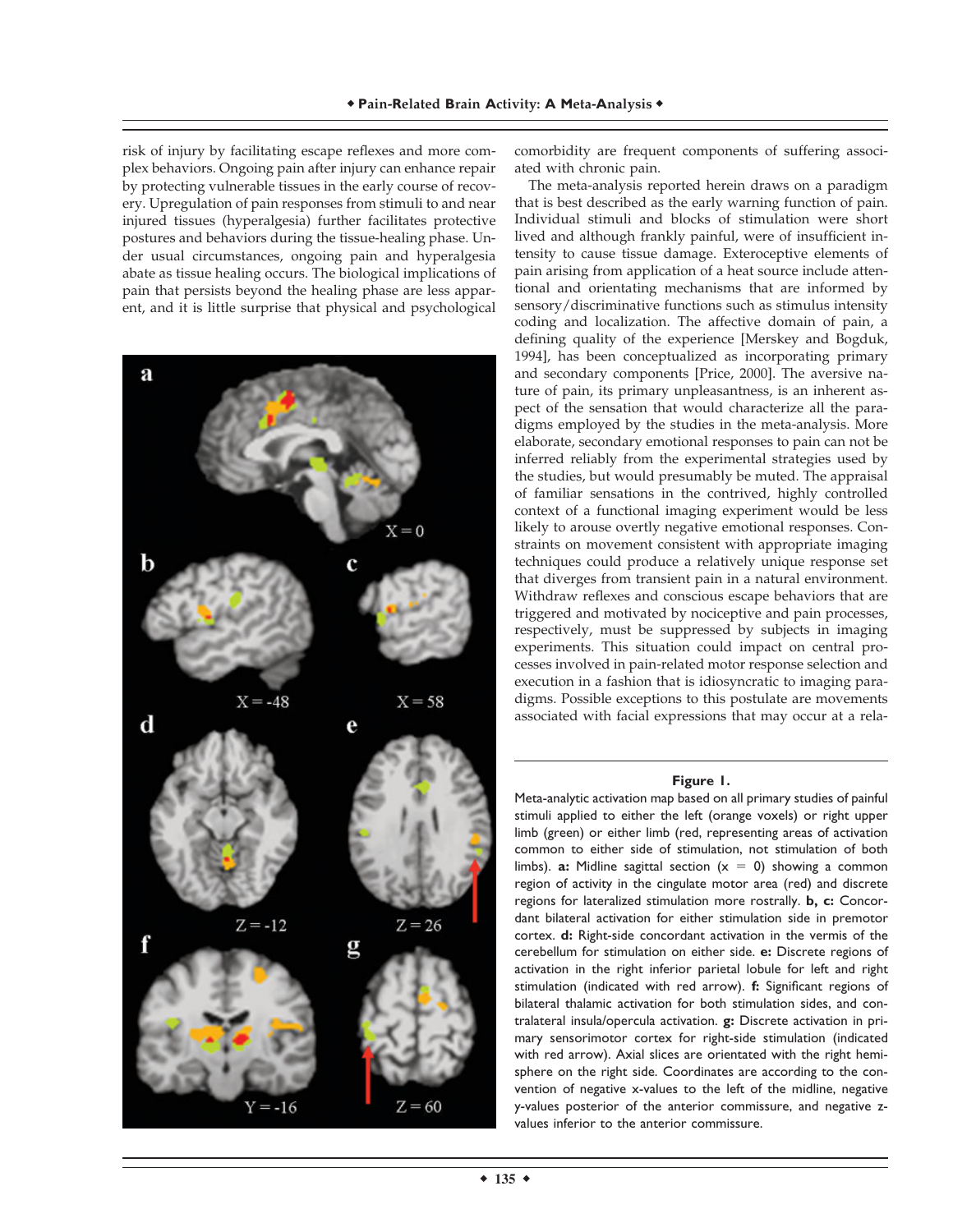

#### **Figure 2.**

Axial views are at 4-mm intervals from  $z = 0$ . The color scheme and orientation of images is identical to that described in the legend to Figure 1. Bilateral pain-related activity is apparent at the anterior/mid-insula for both sides of stimulation. The clusters at the posterior end of the insula are confined to the contralateral side relative to stimulation. Although not incorporated invariably

tively unconscious level during the experience of pain [Craig et al., 2001]. It is clear from this discussion of the multiple facets of pain that the central representation of the experience is likely to occur in a distributed network, as was indeed the case.

Most contrasts employed in this meta-analysis incorporate an innocuous control of like modality. The rationale for this approach is to identify activity that is unique to the experience of pain as opposed to tactile sensation generally. In many respects, this approach is well founded although some reservations persist about the degree to which activations reflect functions that are common across both innocuous and noxious sensory processing. A significant increase in signal from a brain region during painful stimulation does not preclude the possibility that the region is involved in processes common to both pain and other sensory experiences, albeit in an intensity-dependent manner [Coghill et al., 1999]. Consequently, when considering the results of the ALE analysis, it is important to acknowledge that painrelated activity in this context does not translate to a network that is dedicated exclusively to pain perception per se.

The peripheral elements of nociception, including smalldiameter primary afferent myelinated A& and unmyelinated C fibres, enter the spinal cord through the dorsal root and terminate in laminae I and V [Almeida et al., 2004]. Projections from cells with nociceptive input in the dorsal horn within a single cluster, the general pattern is of activity spreading beyond the insula into the adjacent operculum. At the anterior end of the lateral sulcus, the lateral extent of activity encompasses the premotor cortex on the surface of the brain. At the posterior end of the sulcus activity extends into the posterior parietal cortex.

ascend in the contralateral spinothalamic tract. In addition to terminations in the major homeostatic regions of the brainstem, spinothalamic neurons project to nuclei in medial and ventral posterior lateral regions of the thalamus. An anatomical and functional distinction is made frequently between lateral and medial pain pathways that are constituted by the targets of projections from the respective groups of thalamic nuclei [Treede et al., 1999]. The classic termination of the spinothalamic pathway, the primary somatosensory cortex is synonymous with the lateral pain pathway and has been ascribed with sensory/discriminative functions. Mesial structures, most notably the ACC, have mutual connections with the medial dorsal nucleus and are likely to be involved in the affective/motivational component of the pain experience.

The ALE results clearly demonstrate consistent bilateral activations of the thalami for painful stimuli to both the left and right upper limbs. The spatial resolutions of the techniques providing the data for the meta-analysis disallow any inferences about the respective medial/lateral positions of thalamic activations; however, the clusters extend to both the medial and posterior/lateral regions of the thalamus. Anatomical studies and cord lesions or direct stimulation of the thalamus in humans suggest that the spinothalamic pathway is predominantly contralateral to the peripheral elements of nociceptive and thermoafferent modalities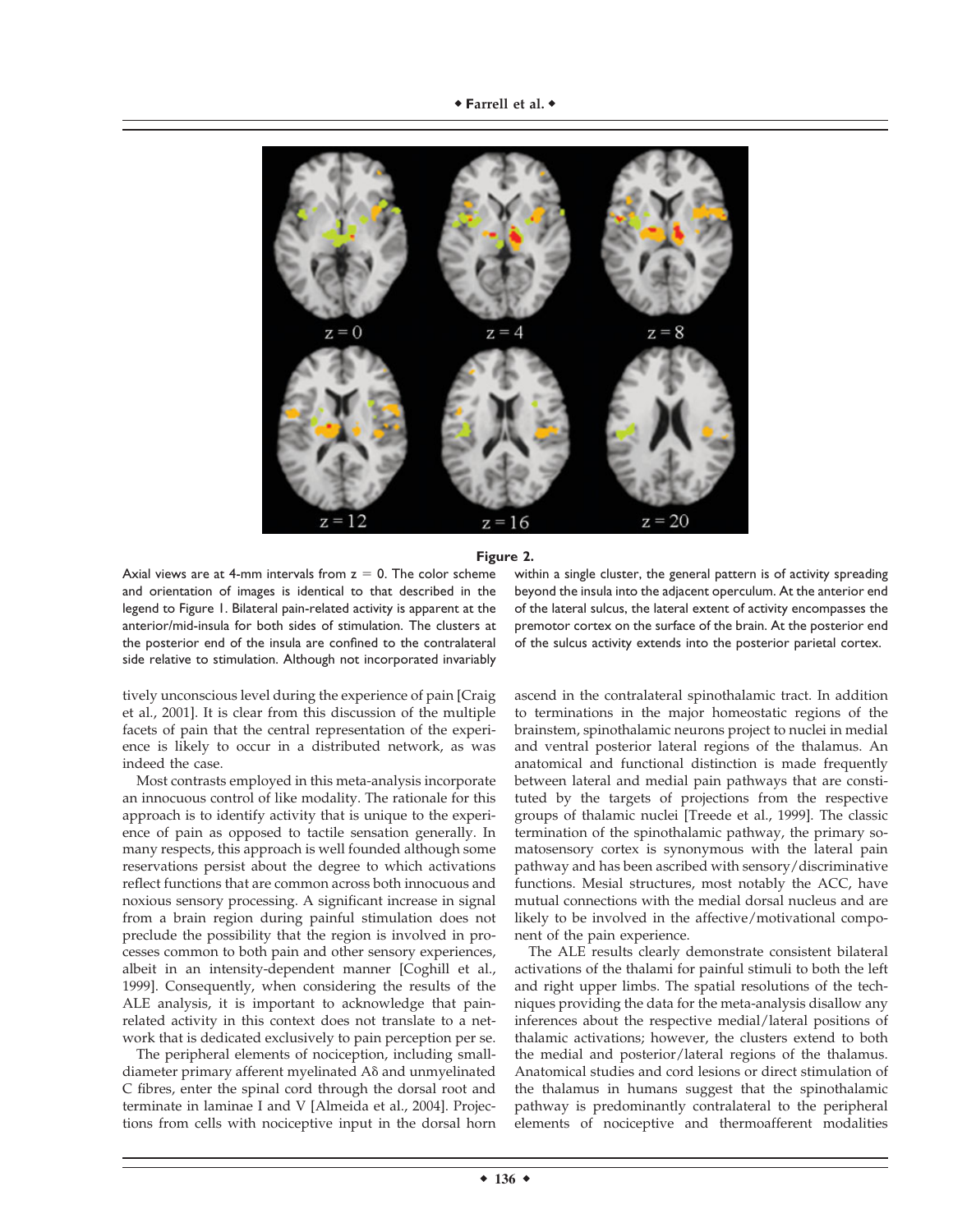[Nathan et al., 2001; Ohara and Lenz, 2003; Zhang et al., 2000], although there is some anatomical evidence of ipsilateral spinothalamic projections [Grottel et al., 1999]. Robust ipsilateral thalamic activity associated with pain may reflect the contribution of corticothalamic input or projections to the thalamus from brainstem regions in receipt of ascending nociceptive input [Millan, 1999]. Resolving the question of differential localization and functional implications of contra- and ipsilateral thalamic pain-related activations may benefit from the concurrent application of tractography and fMRI. Event-related paradigms in combination with images with brief repetition times and circumscribed field of view at higher resolutions could provide significant insights into the behavior and mutual connections of thalamic nuclei during the experience of pain.

Activity in the contralateral primary somatosensory cortex was in evidence only for stimulation of the right upper limb. Among the studies examined in this meta-analysis, S1 activity was reported by approximately half the authors. A role for S1 in discriminative pain processing is not inconsistent with the variance in activity across studies. Stimulus attributes likely to influence the magnitude and region of S1 activity, such as intensity, size, site, and duration varied considerably from study to study. It has been noted in a previous review and subsequently supported by empirical testing that decreasing stimulus size is associated with diminishing probability of identifying pain-related S1 activity [Apkarian et al., 2000; Peyron et al., 2000]. The exception to this trend seems to be the reasonably consistent reports of S1 activations subsequent to spot-like laser stimuli. Duration of stimuli also seems to have a significant effect on the likelihood of pain-related S1 activity. Of the S1-positive studies in the meta-analysis, 83% involved isolated, or repeated brief stimuli (5 s or less). Paradigms incorporating stimuli more than 5 s were much less likely to evoke S1 activity (20%;  $\chi^2(1) = 8.8, P < 0.003$ ). The reason for this temporal effect is not readily apparent, especially in light of a recent report of persistent S1 activity associated with prolonged, tonic stimulation [Downar et al., 2003]. The reason for the respective presence and absence of right and left contralateral S1 ALE clusters is not immediately apparent. The relative frequency of stimulus parameters including duration, localization, and size are similar across the two sides of stimulation. It seems likely that a combination of factors rather than any single effect has militated against the appearance of a contralateral S1 cluster with left-side stimulation. It is salient that although present, the left S1 cluster for the right-side stimulation was of modest spatial extent. Despite the lack of consistency across the two ALE analyses, it would be imprudent to underplay the contribution of S1 to pain processing given the sensitivity of activations in this region to the vagaries of stimulus attributes.

Pain-related activity in the cingulate cortex was the most consistent report among studies selected for the meta-analysis. The spatial extent of the cingulate clusters identified by the ALE technique is consistent with a heterogeneous functional role for this region in pain processing. There was a

clear distinction between two loci for the analysis of rightside stimulation that occupied areas in common with the contiguous cluster associated with left-side stimulation. Both loci were within the mid-ACC, located at and rostral to the vertical projection of the anterior commissure. The more posterior of the loci is in a region of BA24 that is notable for cytological features, including a dense layer V incorporating small and large pyramids, that suggest a role in pain-related motor output [Vogt et al., 2003]. The more anterior of the cingulate loci has been implicated by functional imaging in fear/anxiety states and covaries with manipulation of pain unpleasantness subsequent to hypnotic suggestion [Rainville et al., 1997; Vogt et al., 2003]. It seems very likely that activity in this region of the cingulate is related closely to the affective domain of the pain experience. Although robust, the cingulate clusters were in a relatively discrete region that was consistent across the two sides of stimulation. More extensive areas of cingulate cortex have been reported for pain-related contrasts but are clearly not of sufficient consistency across studies to survive empirical scrutiny. A notable example is perigenual cingulate activity, which is reported more frequently for contrasts that include upregulated or downregulated pain states [Bantick et al., 2002; Lorenz et al., 2002]. The discrete locale of the ALE cingulate clusters may have important implications for cingulotomy as a treatment for intractable pain. The efficacy and side effects of neurosurgery could be enhanced and ameliorated respectively by more targeted approaches.

The ALE clusters in the insula and opercula cortices showed considerable uniformity across the two analyses. There are clearly two broad regions of activity that can be encapsulated as bilateral anterior insula/operculum and contralateral posterior insula/operculum. The most intense interest in the literature of pain seems to have focused on the more posterior of the two regions [Craig, 2002; Treede et al., 2000]. At present, there is not a consensus on the exact role of pain-related activity in the posterior insula and parietal operculum. Both anatomical components of this region are projection sites for ventral posterior thalamic nuclei, including the posterior portion of the ventral medial nucleus, which is the primary source of nociceptive input for the insula [Craig et al., 1994; Stevens et al., 1993]. Cells with nociceptive responses in the traditional S2 region have rarely been described [Treede et al., 2000]. A similar lack of electrophysiological data is also the case for the adjacent dorsal insula. Direct stimulation of the insula in humans has elicited painful responses [Ostrowsky et al., 2002], and lesions incorporating S2 and adjacent insula have fundamental effects on the quality of pain sensations evoked by contralateral peripheral stimulation [Greenspan et al., 1999]. The results of the meta-analysis provide further impetus for investigations that will refine our understanding of the role of this region in pain processing.

The implicit call to action that accompanies the sudden onset of pain is an integral component of the broader pain experience. The instinct to withdraw from a painful stimulus must be suppressed by subjects during functional brain-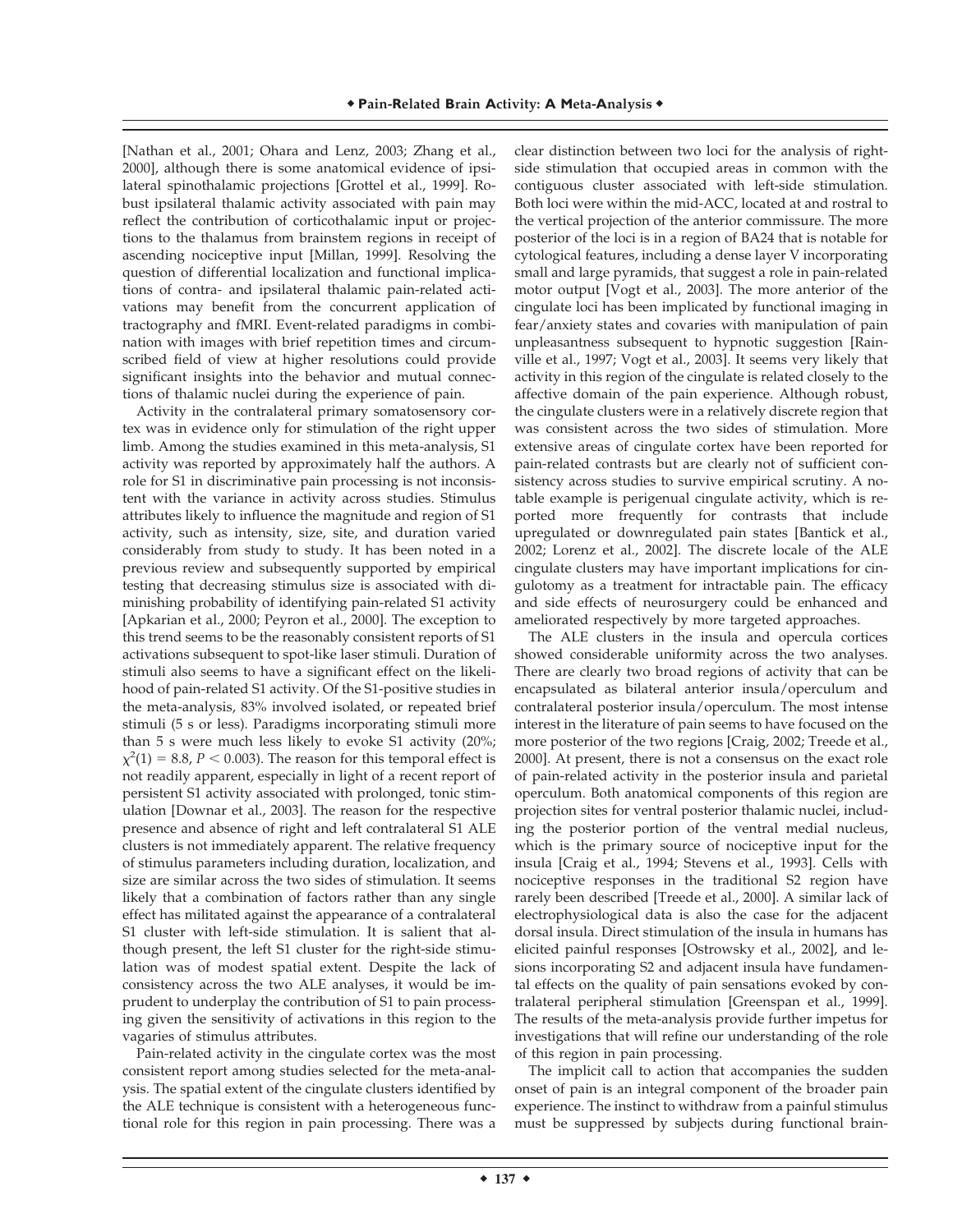imaging experiments of pain. Both the desire to escape and the inhibition of withdraw may be related to the consistent pain-related activity in elements of the motor network for left and right painful stimulation. The possibility also exists that some of these regions may have a more direct role in sensory processes, a hypothesis that has been entertained for the role of the cerebellum in nociception [Saab and Willis, 2003]. The lack of tangible motor outputs associated with the experience of pain in the scanning environment leaves much in doubt. There would be considerable merit in the design of paradigms that incorporate independent and interacting conditions of pain and movement execution. Evidence from other sources, notably experiments employing transcranial magnetic stimulation [Summers et al., 2004; Svensson et al., 2003], would suggest that there is mutual inhibition of the primary motor and somatosensory cortices during pain and movement, respectively. It seems very likely that this type of interaction would also find expression in other components of the motor and pain networks.

The results of the ALE analysis would suggest that painrelated activity in the inferior parietal lobule (BA40) is confined to the right hemisphere. The posterior parietal cortex has extensive connections with the primary and secondary somatosensory cortices and projects via the insula cortex to a number of limbic structures [Cipolloni and Pandya, 1999]. Behavioral responses in monkeys with ablation of the analogous region (7b) support a role for this cortical area in the perception of intrusion or threat from a noxious stimulus [Dong et al., 1996]. This perceptual process seems dependent on the extensive convergence of afferent input in the region of the posterior parietal cortex. Exteroceptive senses, notably vision, have been strongly implicated in the contribution of the posterior parietal cortex to pain processing.

#### **CONCLUSIONS**

This meta-analysis of activations associated with noxious thermal stimuli has identified a widely distributed pain matrix. Many elements of the supraspinal pain network have a contralateral or bilateral distribution that is consistent for stimuli either side of the midline. Some findings have dovetailed neatly with other threads of information, such as the convergence of the pattern of mid-ACC activity and more recent characterizations of the cytoarchitecture of this region. Other findings, such as the robust nature of ipsilateral thalamic activity and widespread activity in the motor network, provide considerable impetus for future explorations of these pain-related phenomena.

#### **REFERENCES**

- Adler LJ, Gyulai FE, Diehl DJ, Mintun MA, Winter PM, Firestone LL (1997): Regional brain activity changes associated with fentanyl analgesia elucidated by positron emission tomography. Anesth Analg 84:120–126.
- Almeida TF, Roizenblatt S, Tufik S (2004): Afferent pain pathways: a neuroanatomical review. Brain Res 1000:40–56.
- Apkarian AV, Gelnar PA, Krauss BR, Szeverenyi NM (2000): Cortical responses to thermal pain depend on stimulus size: a functional MRI study. J Neurophysiol 83:3113–3122.
- Bantick SJ, Wise RG, Ploghaus A, Clare S, Smith SM, Tracey I (2002): Imaging how attention modulates pain in humans using functional MRI. Brain 125:310–319.
- Becerra LR, Breiter HC, Stojanovic M, Fishman S, Edwards A, Comite AR, Gonzalez RG, Borsook D (1999): Human brain activation under controlled thermal stimulation and habituation to noxious heat: an fMRI study. Magn Reson Med 41:1044–1057.
- Bingel U, Quante M, Knab R, Bromm B, Weiller C, Buchel C (2002): Subcortical structures involved in pain processing: evidence from single-trial fMRI. Pain 99:313–321.
- Bingel U, Quante M, Knab R, Bromm B, Weiller C, Buchel C (2003): Single trial fMRI reveals significant contralateral bias in responses to laser pain within thalamus and somatosensory cortices. Neuroimage 18:740–748.
- Bornhovd K, Quante M, Glauche V, Bromm B, Weiller C, Buchel C (2002): Painful stimuli evoke different stimulus-response functions in the amygdala, prefrontal, insula and somatosensory cortex: a single-trial fMRI study. Brain 125:1326–1336.
- Bushnell MC, Duncan GH, Hofbauer RK, Ha B, Chen JI, Carrier B (1999): Pain perception: is there a role for primary somatosensory cortex? Proc Natl Acad Sci USA 96:7705–7709.
- Casey KL, Minoshima S, Morrow TJ, Koeppe RA (1996): Comparison of human cerebral activation patterns during cutaneous warmth, heat pain, and deep cold pain. J Neurophysiol 76:571– 581.
- Casey KL, Morrow TJ, Lorenz J, Minoshima S (2001): Temporal and spatial dynamics of human forebrain activity during heat pain: analysis by positron emission tomography. J Neurophysiol 85: 951–959.
- Cipolloni PB, Pandya DN (1999): Cortical connections of the frontoparietal opercular areas in the rhesus monkey. J Comp Neurol 403:431–458.
- Coghill RC, Gilron I, Iadarola MJ (2001): Hemispheric lateralization of somatosensory processing. J Neurophysiol 85:2602–2612.
- Coghill RC, Sang CN, Maisog JM, Iadarola MJ (1999): Pain intensity processing within the human brain: a bilateral, distributed mechanism. J Neurophysiol 82:1934–43.
- Craig AD (2002): How do you feel? Interoception: the sense of the physiological condition of the body. Nat Rev Neurosci 3:655– 666.
- Craig AD, Bushnell MC, Zhang ET, Blomqvist A (1994): A thalamic nucleus specific for pain and temperature sensation. Nature 372:770–773.
- Craig KD, Prkachin KM, Grunau RVE (2001): The facial expression of pain. In: Turk DC, Melzack R, editors. Handbook of pain assessment (2nd ed.). New York: Guilford. p 153–169.
- Derbyshire SW (2000): Exploring the pain "neuromatrix." Curr Rev Pain 4:467–477.
- Derbyshire SW, Nichols TE, Firestone L, Townsend DW, Jones AK (2002): Gender differences in patterns of cerebral activation during equal experience of painful laser stimulation. J Pain 3:401– 411.
- Derbyshire SW, Jones AK, Gyulai F, Clark S, Townsend D, Firestone LL (1997): Pain processing during three levels of noxious stimulation produces differential patterns of central activity. Pain 73:431–445.
- Derbyshire SW, Jones AK (1998): Cerebral responses to a continual tonic pain stimulus measured using positron emission tomography. Pain 76:127–135.